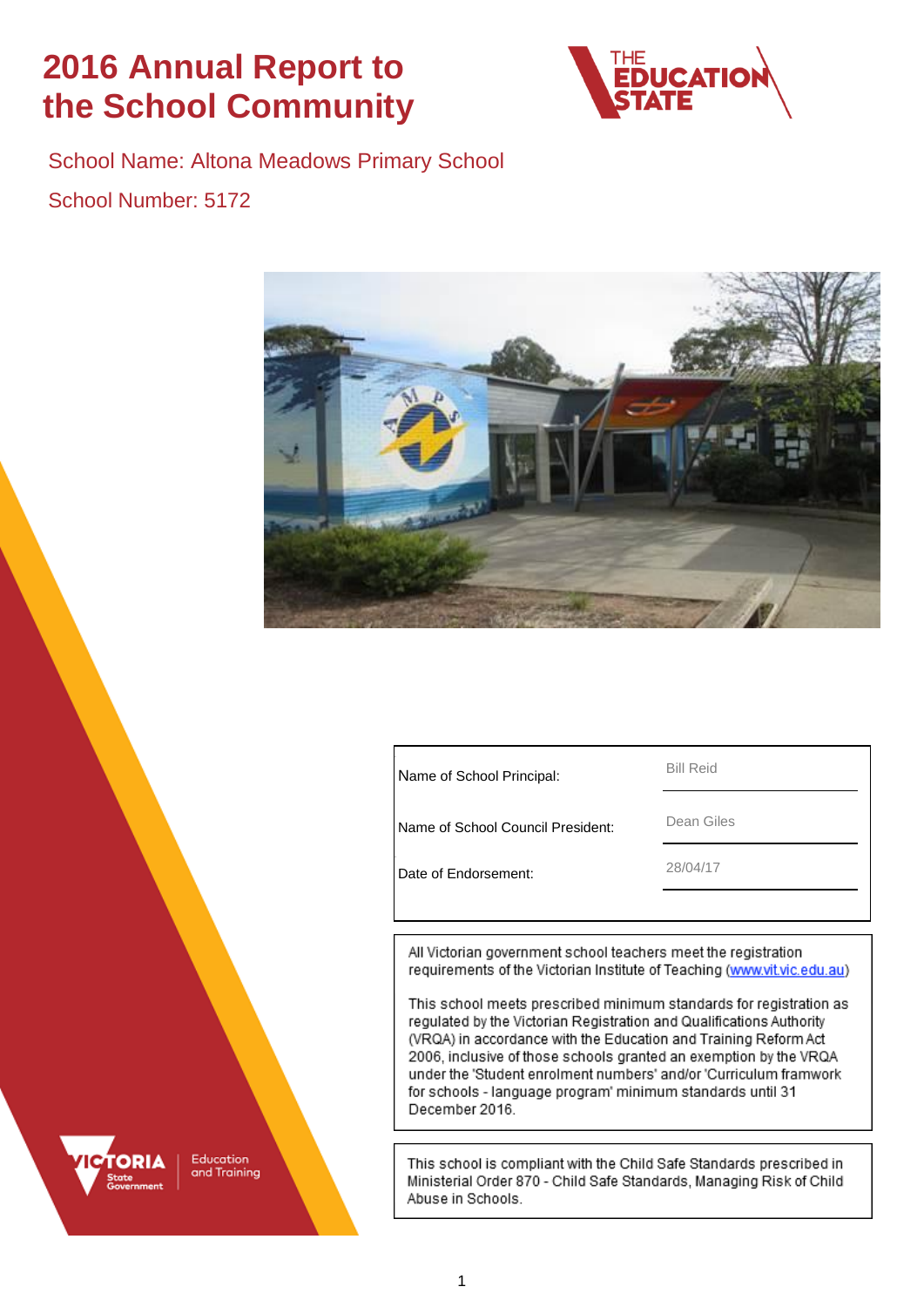

# **About Our School**

### School Context

Altona Meadows Primary School is one of 20 schools in the Hobsons Bay network in the South Western Region of Melbourne. We have an increasing school population of 430 students. Our students come from diverse multicultural and socio-economic backgrounds. We have modern buildings, which house 18 classrooms providing excellent facilities for teaching and learning. We also have 2 portable buildings, which hold 4 classes.

Our curriculum has an emphasis on analytical thinking skills and improving numeracy and literacy skills for all students. We also strive to support students to develop social relationships and personal skills that assist them to participate successfully both in school and the broader community. We provide additional programs including Performing Arts, Visual Arts, Physical Education and Indonesian (Grade Prep and 1).

Our teachers work in professional learning teams to improve the curriculum, reflect on their teaching practice, share information and co-operatively develop high quality activities and welfare programs for all students. We have continued to monitor students with poor attendance and have had regular contact with families about these issues. There has been some slight improvement in our attendance rates.

We are particularly proud of our ongoing involvement in the Stephanie Alexander Kitchen Garden program as well as the work completed to keep our school grounds in good order.

Our school has 35.2 equivalent full time staff: 2 Principal class, 28 teachers and 18 Education Support staff.

### Framework for Improving Student Outcomes (FISO)

In 2016 we worked on two priorities of the FISO. The first was to develop professional leadership with a focus on building strong teams and leaders across the school. Our six leaders were involved in a 'Create' Leadership course run by the Bastow Institute. This program, which ran throughout the year, provided our leaders with the opportunity to work together and with leaders from other schools to develop their leadership skills and knowledge. This program has had a positive effect on the operation of the teams across the school. The whole leadership team have developed a clear vision for our school.

Our second priority was to continue to develop excellence in teaching and learning. The two components of this priority were to plan and assess curriculum in teams as well as continue to improve all teachers' classroom practice. All teams were provided with allocated times to plan their curriculum together and have access to both our literacy and numeracy coaches as required. A lot of work this year was aimed at planning curriculum that clearly differentiated the learning for all students.

### Achievement

Altona Meadows Primary School is achieving results in student learning at a similar level to other schools given the background and characteristics of our students.

Our NAPLAN data for Year 3 students in Reading and Numeracy is lower compared to similar schools on the school comparison measures. There have been some improvements in both Reading and Numeracy. Our Writing data for 2016 indicated that 49% of our students are in the top two bands which is a marked improvement from 2015 (28%). We are committed to further improvements in 2017.

We are extremely pleased with our students' 2016 Year 5 NAPLAN Numeracy results that show a strong improvement against our 4 year average as well as being ahead of the average of similar schools when comparing students in the top two bands. Our NAPLAN Reading results show that we are also ahead of similar schools when comparing students achieving in the top two bands.

We are well aware that we need to continue to lift the relative growth of all students from Year 3-5 to at least the medium level of the growth chart. We are pleased to see that 81% of our students are making medium to high growth in Reading, 82% of our students are making medium to high growth in Numeracy and 70% of our students are making medium to high growth in Writing.

This year our literacy and numeracy coaches have continued to work with our teachers to further develop their teaching skills and support the alignment of the teaching and learning strategies across the school.

In all programs for Students with a Disability, there has been satisfactory progress in achieving their goals.

### **Curriculum Framework implemented in 2016**

(please mark the relevant box with an X by double clicking in the box)

Victorian Early Years Learning and Development Framework | AusVELS Victorian Curriculum



### Engagement

Our attendance data continues to reveal a core group of students with high absence rates. By implementing, monitoring and using intervention strategies, we have seen a very small improvement overall in 2016. Our work in 2017 will also be aiming at reducing the percentage of unexplained absences. We will continue to work hard to improve student attendance across the school to keep it above the median for all Government schools.

We offer a broad range of extra-curricular activities, which include lunchtime activities: chess club, music groups, recorder groups and open library times. We have put a lot of effort into engaging students across the school to have input into their learning. This is known at our school as 'Student Voice' where students have input into the different ways they may approach a unit of work which suits their learning style.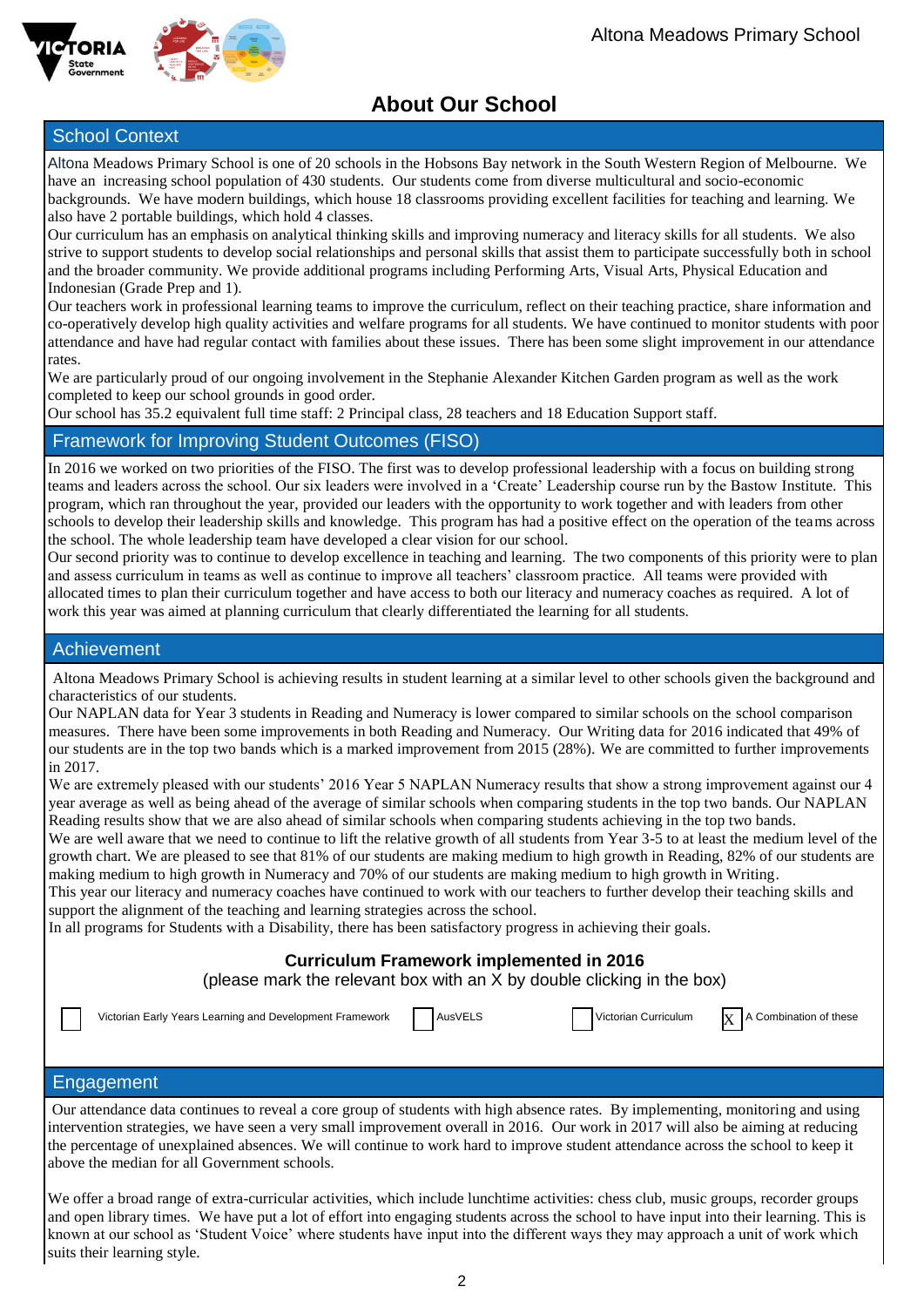

Our school has a strong values program which encourages positive behavior and strong student relationships.

### **Wellbeing**

The results of the Attitudes to School Survey data show that our school is in the middle band for all Victorian Government schools and indicates that our Year 5 and 6 students have a sense of belonging and feeling connected to our school. Data indicates that we are just ahead of the median for all Government schools. Our data related to student perception of safety has shown a very positive growth with results being above the median of all Government schools.

In 2016 our school has been accredited as an e-Smart school and our ICT committee are developing strategies and programs to teach students about how to be safe online.

The school will continue to strive to improve data in all areas of Student Wellbeing in 2017.

For more detailed information regarding our school please visit our website at [enter web address here]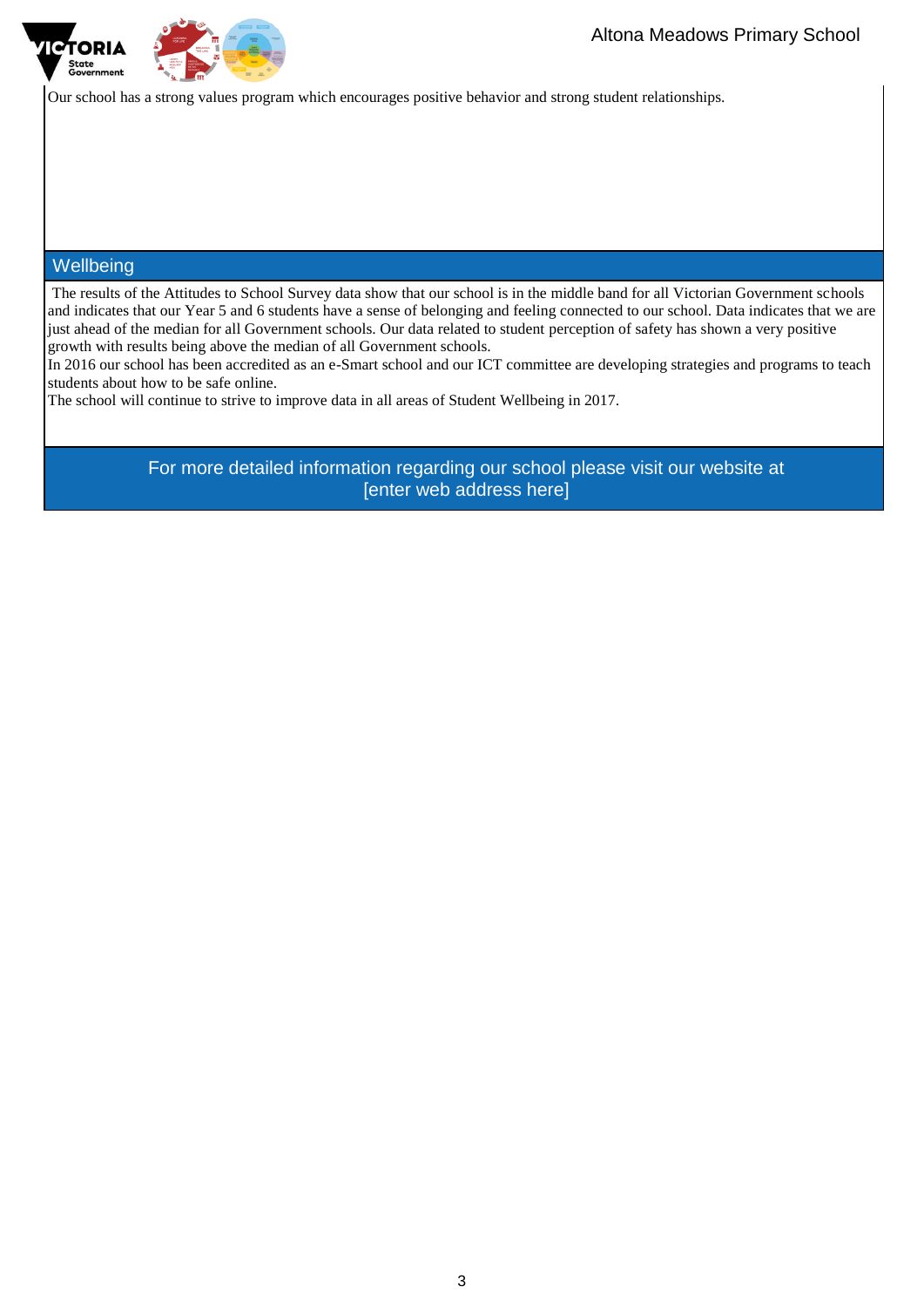

# **Performance Summary**

The Government School Performance Summary provides an overview of how this school is contributing to the objectives of the Education State and how it compares to other Victorian government schools.

All schools work in partnership with their school community to improve outcomes for children and young people. Sharing this information with parents and the wider school community will help to deliver community engagement in student learning in the school, which is a state-wide priority of the Framework for Improving Student Outcomes.

Accessible data tables are available for all schools separately – please refer to 'AR\_Appendix\_Data\_Tables' which can be found on the School Performance Reporting website.

| Key: Range of results for the middle 60 % of Victorian government primary year levels:<br>Result for this school:<br><b>Median of all Victorian government primary year levels:</b>                                                                                                                                                                                                                             |                               |  |  |  |  |  |
|-----------------------------------------------------------------------------------------------------------------------------------------------------------------------------------------------------------------------------------------------------------------------------------------------------------------------------------------------------------------------------------------------------------------|-------------------------------|--|--|--|--|--|
| <b>School Profile</b>                                                                                                                                                                                                                                                                                                                                                                                           |                               |  |  |  |  |  |
| <b>Enrolment Profile</b><br>A total of 430 students were enrolled at this school in 2016, 207 female and 223 male.<br>There were 32% of EAL (English as an Additional Language) students and 1% ATSI (Aboriginal and Torres Strait Islander) students.                                                                                                                                                          |                               |  |  |  |  |  |
| <b>Overall Socio-Economic Profile</b><br>Based on the school's Student Family Occupation and<br>Education index which takes into account parents' occupations<br>and Education.                                                                                                                                                                                                                                 | mid<br>high<br>low<br>low-mid |  |  |  |  |  |
| <b>Parent Satisfaction Summary</b><br>Average level of parent satisfaction with the school, as derived<br>from the annual Parent Opinion survey. The score is reported<br>on a scale of 1 to 7, where 7 is the highest possible score.                                                                                                                                                                          | 1                             |  |  |  |  |  |
| <b>School Staff Survey</b><br>Measures the percent endorsement by staff on School Climate<br>derived from the annual School Staff Survey. The percent<br>endorsement indicates the percent of positive responses<br>(agree or strongly agree) on School Climate from staff at the<br>school.<br>Data are suppressed for schools with fewer than three<br>respondents to the survey for confidentiality reasons. | 0<br>100                      |  |  |  |  |  |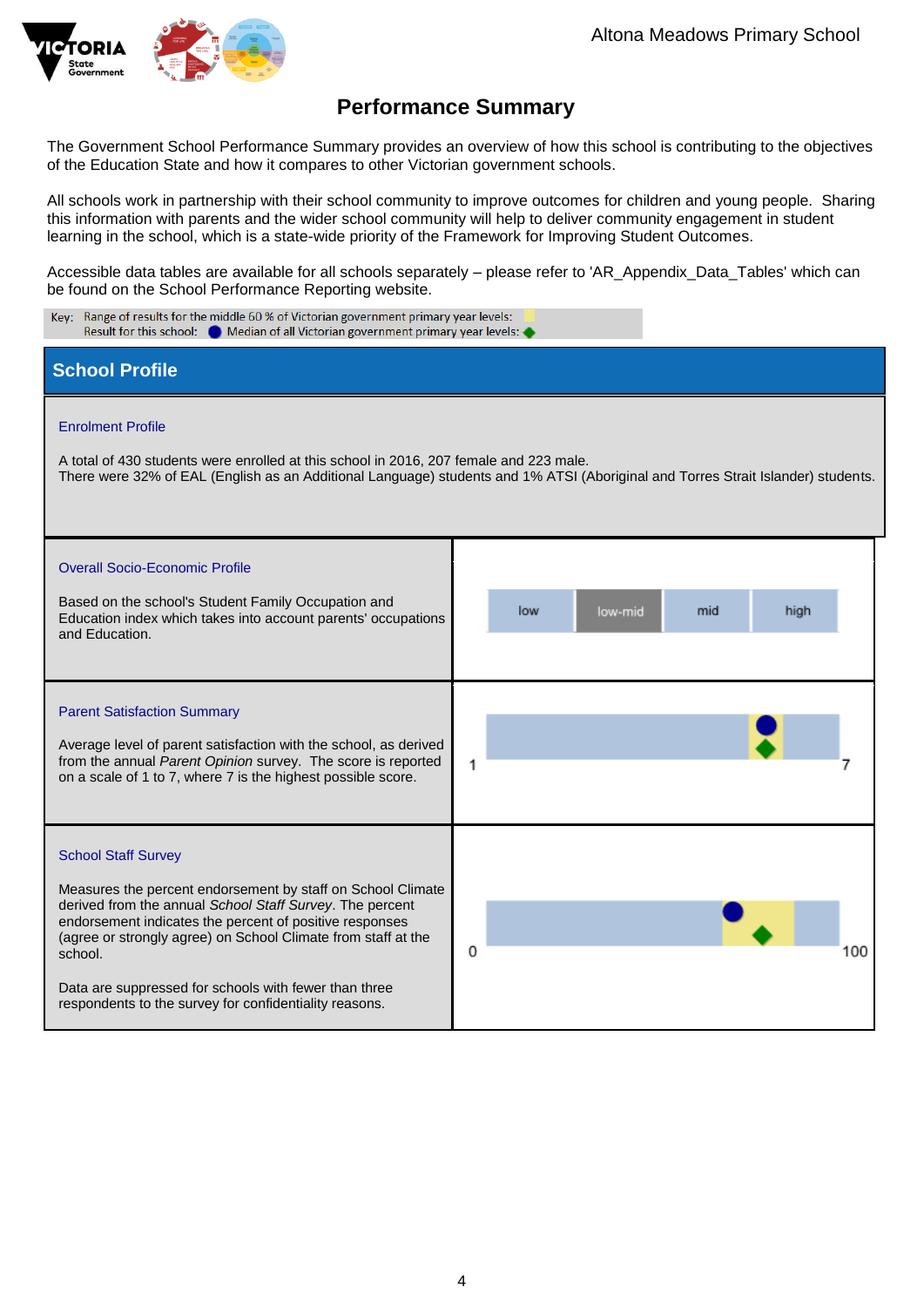

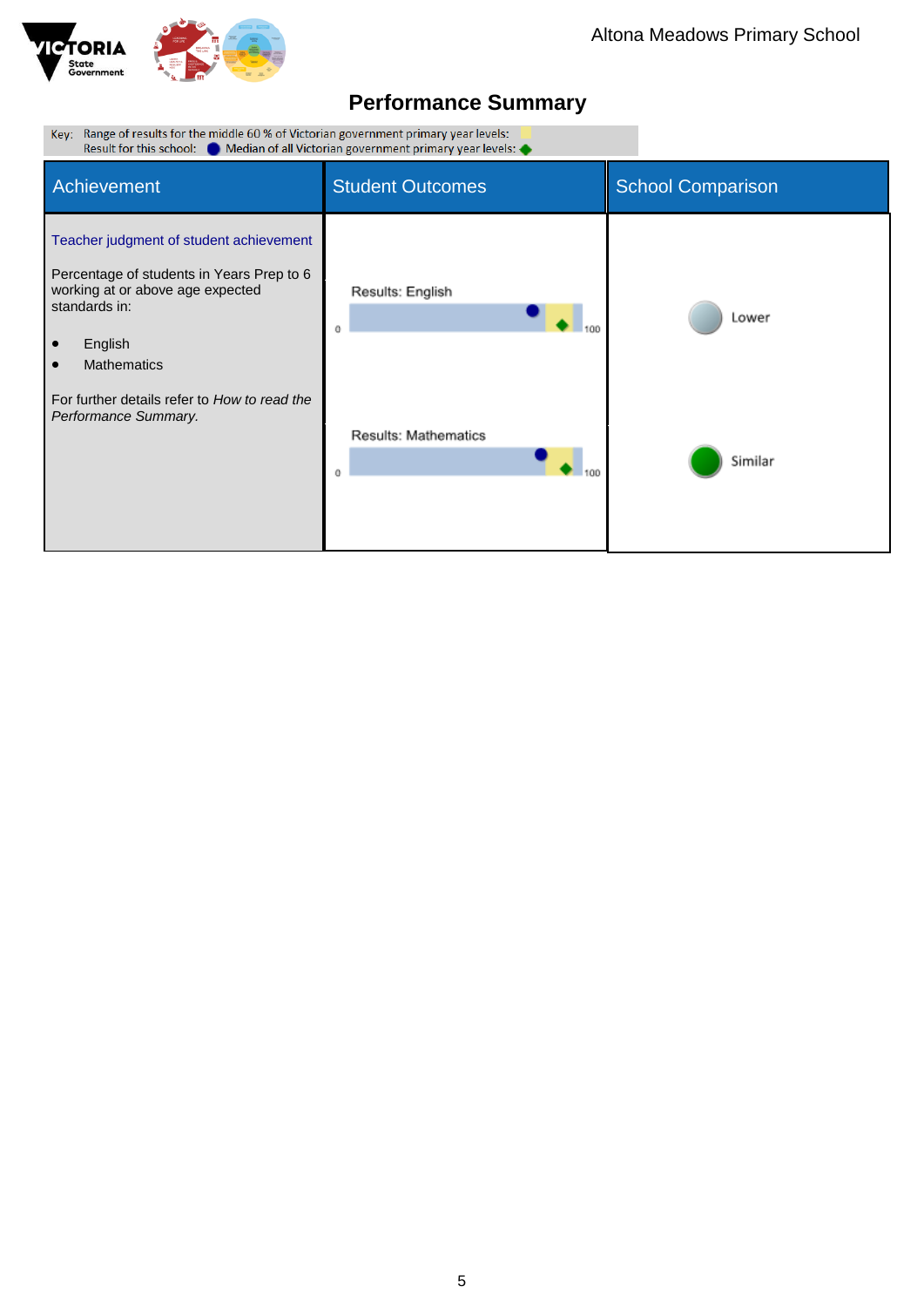

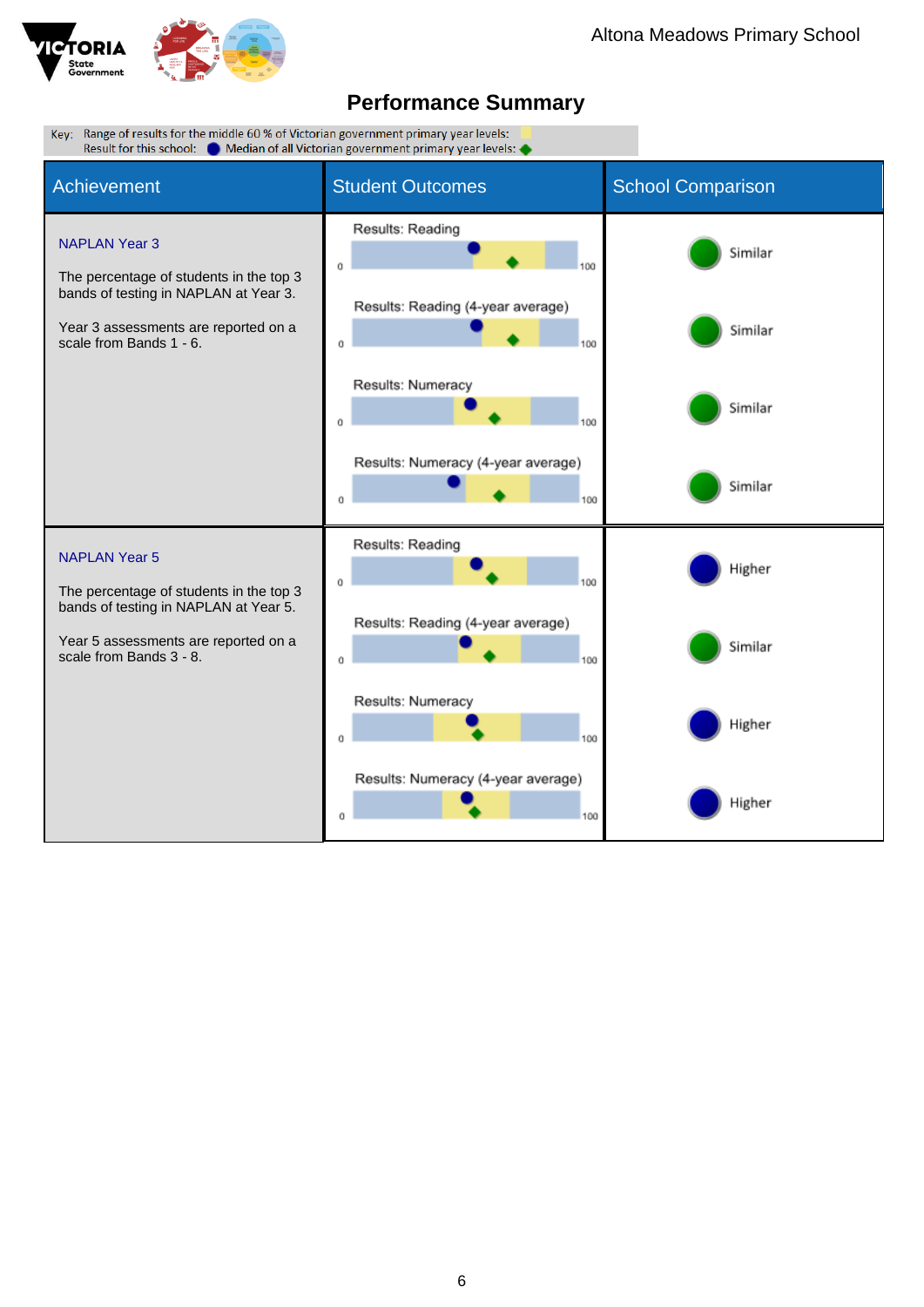

Key: Range of results for the middle 60 % of Victorian government primary year levels: <br>Result for this school: <br>**C** Median of all Victorian government primary year levels:

| Achievement                                                                                                                                                                                                                                                                                                                                                                                                                                                                                                                                                                                                   | <b>Student Outcomes</b>                                                                                                                                                                                                                                                                                                                 | <b>School Comparison</b>                                      |
|---------------------------------------------------------------------------------------------------------------------------------------------------------------------------------------------------------------------------------------------------------------------------------------------------------------------------------------------------------------------------------------------------------------------------------------------------------------------------------------------------------------------------------------------------------------------------------------------------------------|-----------------------------------------------------------------------------------------------------------------------------------------------------------------------------------------------------------------------------------------------------------------------------------------------------------------------------------------|---------------------------------------------------------------|
| <b>NAPLAN Learning Gain</b><br>Year 3 - Year 5<br>Learning gain of students from Year 3 to<br>Year 5 in the following domains; Reading,<br>Numeracy, Writing, Spelling and<br>Grammar and Punctuation.<br>NAPLAN learning gain is determined by<br>comparing a student's current year result<br>to the results of all 'similar' Victorian<br>students (i.e. students in all sectors in the<br>same year level who had the same score<br>two years prior). If the current year result<br>is in the top 25%, their gain level is<br>categorised as 'High', middle 50%, is<br>'Medium' and bottom 25%, is 'Low'. | Reading<br>34 %<br>19 %<br>47%<br>Medium<br>High<br>Low<br><b>Numeracy</b><br>40 %<br>42 %<br>19 %<br>Medium<br>Low<br>High<br>Writing<br>31 %<br>43 %<br>27 %<br>Medium<br>High<br>Low<br>Spelling<br>54 %<br>21 %<br>25 %<br>Medium<br>High<br>Low<br><b>Grammar and Punctuation</b><br>29 %<br>48 %<br>23 %<br>Medium<br>High<br>Low | NAPLAN Learning Gain does not<br>require a School Comparison. |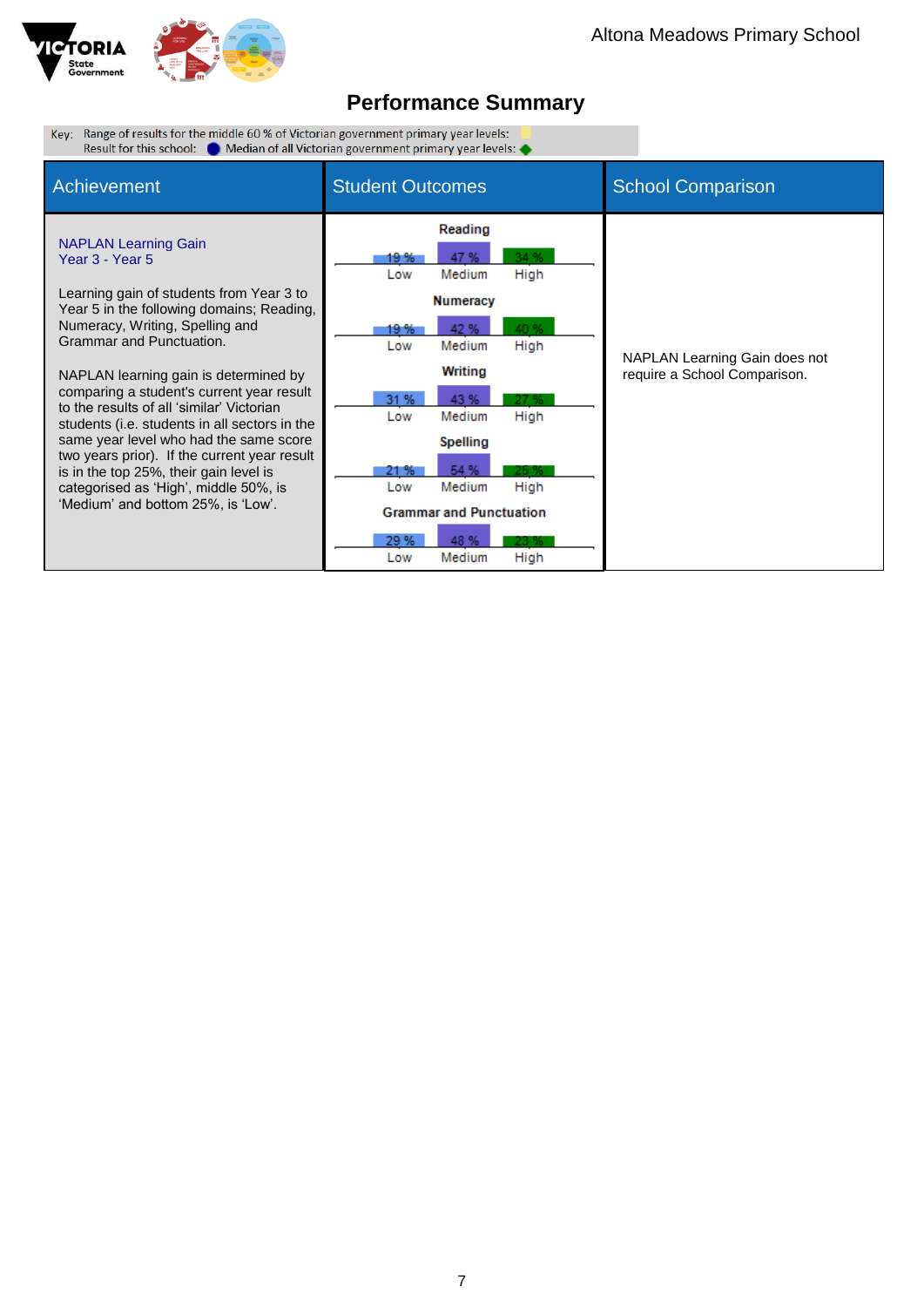

| Key: Range of results for the middle 60 % of Victorian government primary year levels:<br>Result for this school: $\bullet$ Median of all Victorian government primary year levels: $\bullet$                                                                                                                                                                                                                                                                                                                             |                         |               |      |      |      |                                                                                                                     |                             |                    |
|---------------------------------------------------------------------------------------------------------------------------------------------------------------------------------------------------------------------------------------------------------------------------------------------------------------------------------------------------------------------------------------------------------------------------------------------------------------------------------------------------------------------------|-------------------------|---------------|------|------|------|---------------------------------------------------------------------------------------------------------------------|-----------------------------|--------------------|
| Engagement                                                                                                                                                                                                                                                                                                                                                                                                                                                                                                                | <b>Student Outcomes</b> |               |      |      |      |                                                                                                                     | <b>School Comparison</b>    |                    |
| Average Number of Student Absence Days<br>Average days absent per full time<br>equivalent (FTE) student per year.<br>Common reasons for non-attendance<br>include illness and extended family<br>holidays.<br>Absence from school can impact on<br>students' learning. A school comparison<br>rating of 'lower' indicates that the absence<br>rate in this school is greater than what we<br>would estimate, given the background<br>characteristics of their students.<br>Average 2016 attendance rate by year<br>level: |                         | Results: 2016 | Yr2  | Yr3  | Yr4  | Low absences <------> high absences<br>Results: 2013 - 2016 (4-year average)<br>Low absences <------> high absences | 50<br>60<br>Yr <sub>6</sub> | Similar<br>Similar |
|                                                                                                                                                                                                                                                                                                                                                                                                                                                                                                                           | Prep<br>92 %            | Yr1<br>91 %   | 92 % | 92 % | 91 % | Yr5<br>91 %                                                                                                         | 91 %                        |                    |
|                                                                                                                                                                                                                                                                                                                                                                                                                                                                                                                           |                         |               |      |      |      |                                                                                                                     |                             |                    |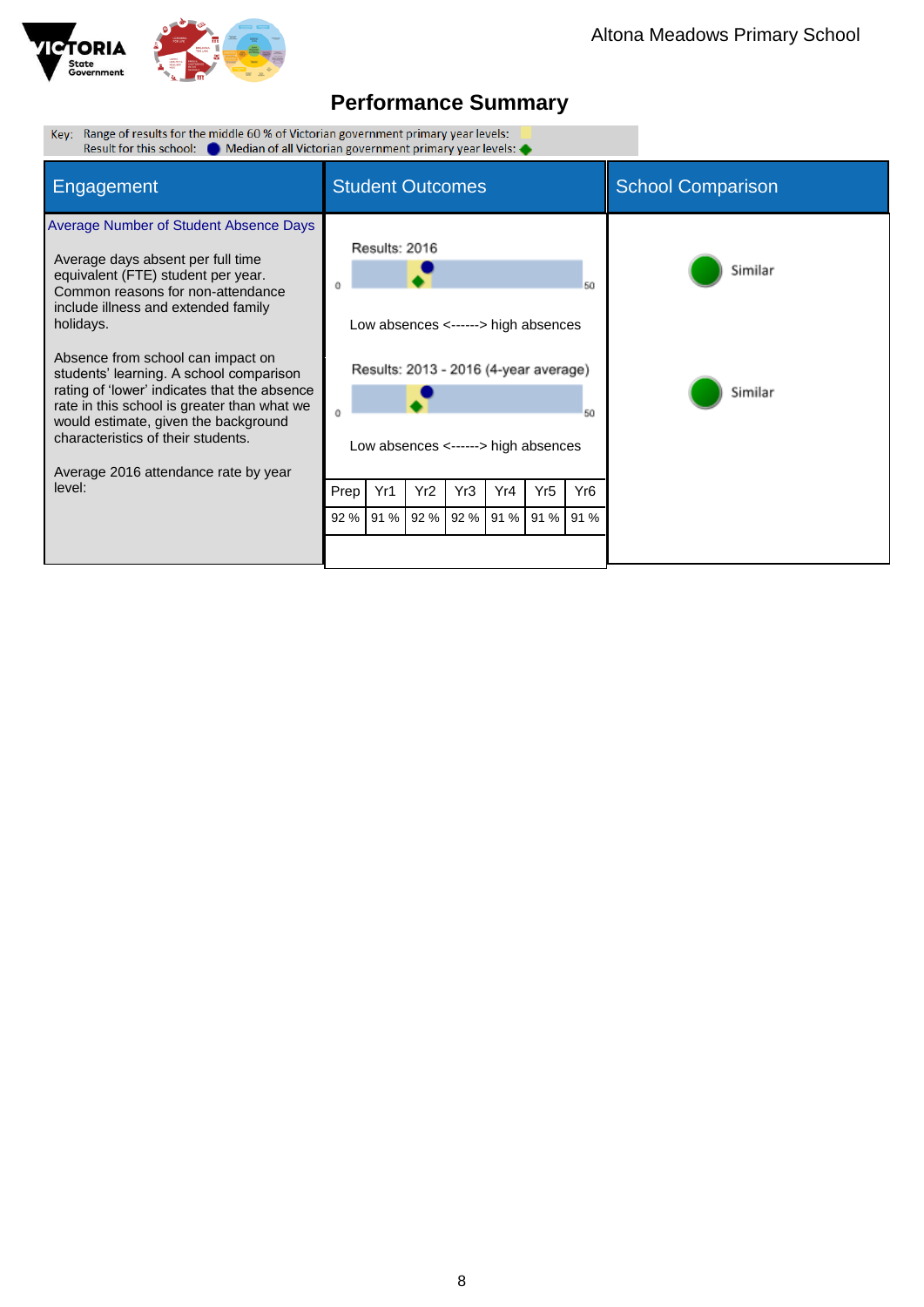

| Key: Range of results for the middle 60 % of Victorian government primary year levels:<br>Result for this school: C Median of all Victorian government primary year levels:                                                                                                                                                                                                            |                                                                                |                          |  |  |  |
|----------------------------------------------------------------------------------------------------------------------------------------------------------------------------------------------------------------------------------------------------------------------------------------------------------------------------------------------------------------------------------------|--------------------------------------------------------------------------------|--------------------------|--|--|--|
| Wellbeing                                                                                                                                                                                                                                                                                                                                                                              | <b>Student Outcomes</b>                                                        | <b>School Comparison</b> |  |  |  |
| <b>Students Attitudes to School -</b><br><b>Connectedness to School</b><br>Measures the Connectedness to School<br>factor derived from the Attitudes to School<br>survey completed annually by Victorian<br>government school students in Years 5 to<br>12. The school's average score is<br>reported here on a scale of 1 to 5, where<br>5 is the highest possible score.             | Results: 2016<br>$\ddot{\phantom{1}}$<br>Results: 2013 - 2016 (4-year average) | Similar<br>Similar       |  |  |  |
| <b>Students Attitudes to School -</b><br><b>Student Perceptions of Safety</b><br>Measures the Student Perceptions of<br>Safety factor derived from the Attitudes to<br>School survey completed annually by<br>Victorian government school students in<br>Years 5 to 12. The school's average<br>score is reported here on a scale of 1 to<br>5, where 5 is the highest possible score. | Results: 2016<br>1<br>Results: 2013 - 2016 (4-year average)<br>1               | Similar<br>Similar       |  |  |  |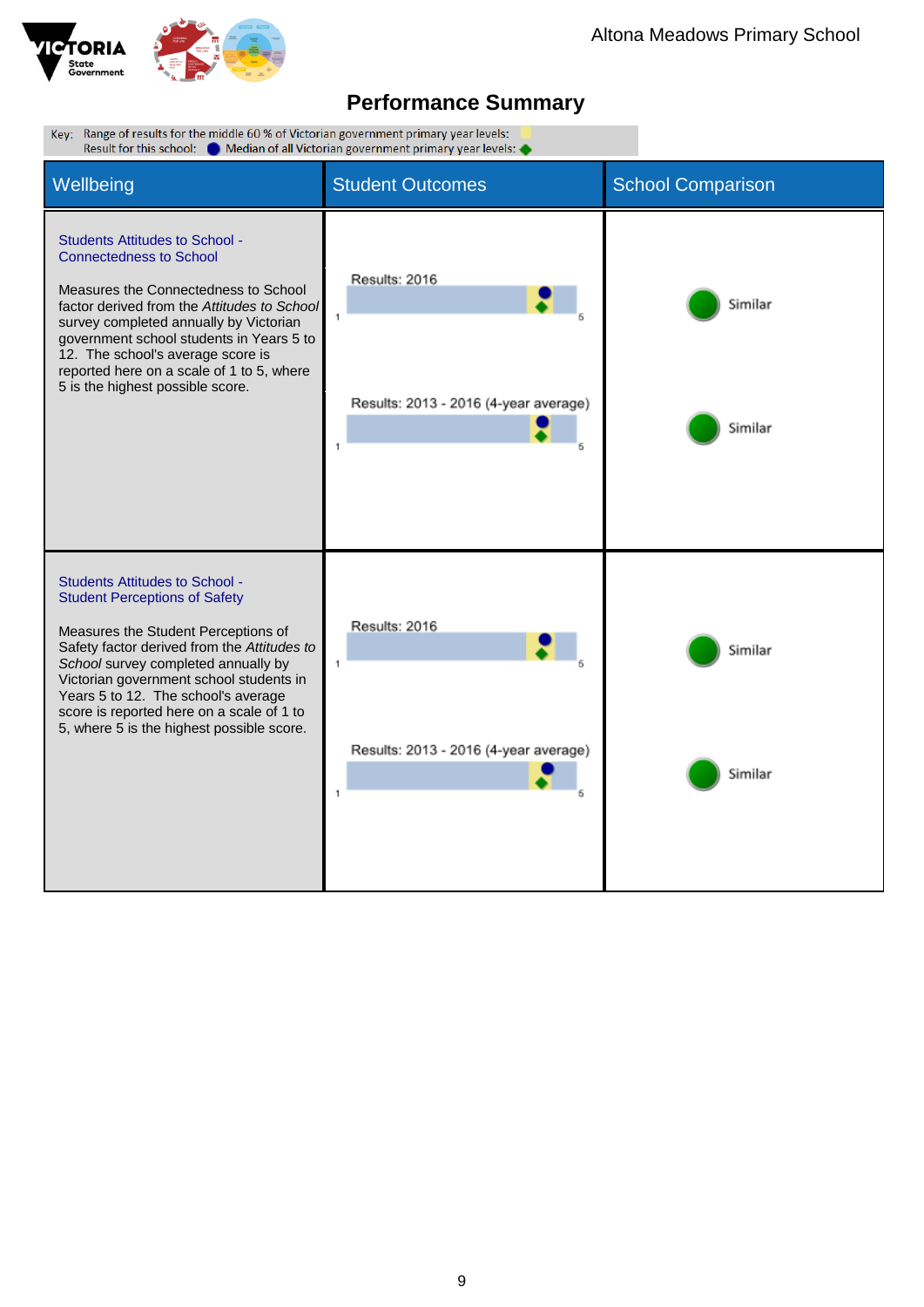



# How to read the Performance Summary

### **What are student outcomes?**

*Student outcomes* show the achievements of students in this school in English and Mathematics. They also show results in national literacy and numeracy tests and, for secondary colleges, the Victorian Certificate of Education (VCE) examinations. They provide important information about student attendance and engagement at school.

For secondary, P-12 and specialist schools, the Performance Summary also provides information about how many students at this school go on to further studies or full-time work after leaving school.

You can see these results for the latest year, as well as the average of the last four years (where available).

The Performance Summary also allows you to compare student outcomes for students at this school with the outcomes of students in all other Victorian government schools.



Additionally, NAPLAN learning gain charts are provided for each of the NAPLAN domains. These compare a student's current year NAPLAN result to the results of all 'similar' Victorian students (i.e. students in all sectors in the same year level who had the same NAPLAN score two years prior).

If the current year result is in the top 25% their gain level is categorised as 'High', the middle 50% is categorised as 'Medium' and the bottom 25% is categorised as 'Low'.



#### **What are the changes in student achievement?**

curriculum content and achievement standards enable continuous English Language and Community Schools where The Victorian Curriculum F–10 has been developed to ensure that learning for all students, including, students with disabilities.

The objectives of the Victorian Curriculum are the same for all students. The curriculum offers flexibility for teachers to tailor their teaching in ways that provide rigorous, relevant and engaging learning and assessment opportunities for students with disabilities.

The 'Towards Foundation Level Victorian Curriculum' is integrated directly into the curriculum and is referred to as 'Levels A to D'.

### **What is a** *School Comparison***?**

The *School comparison* is a way of comparing school performance that takes into account the different student intake characteristics of each school.

A *School comparison* takes into account the school's academic intake, the socio-economic background of students, the number of Aboriginal students, the number of non-English speaking and refugee students, the number of students with a disability, and the size and location of the school.

The *School comparison* measures show that most schools are doing well and are achieving results that are **'similar'** to what we would estimate given the background characteristics of their students. Some schools are doing exceptionally well with the students they have, and have **'higher'** performance. Some schools have **'lower'** performance after taking into account their students' characteristics – these schools will receive targeted support to ensure that there is improvement.



Looking at both the student outcomes and school comparisons provides important information about what a school is doing well and the areas that require further improvement.

More information on school comparison performance measures can be found at: [http://www.education.vic.gov.au/school/principals/manage](http://www.education.vic.gov.au/school/principals/management/pages/performreports.aspx) [ment/pages/performreports.aspx](http://www.education.vic.gov.au/school/principals/management/pages/performreports.aspx)

#### **What is the meaning of '***Data not available'?*

For some schools, there are too few students to provide data. For other schools, there are no students at some levels, so school comparisons are not possible. Newly opened schools have only the latest year of data and no averages from previous years. The Department also recognises the unique circumstances of Specialist, Select Entry, school comparisons are not appropriate.

#### **What is this school doing to improve?**

All schools have a plan to improve outcomes for their students. The '*About Our School*' statement provides a summary of this school's improvement plan.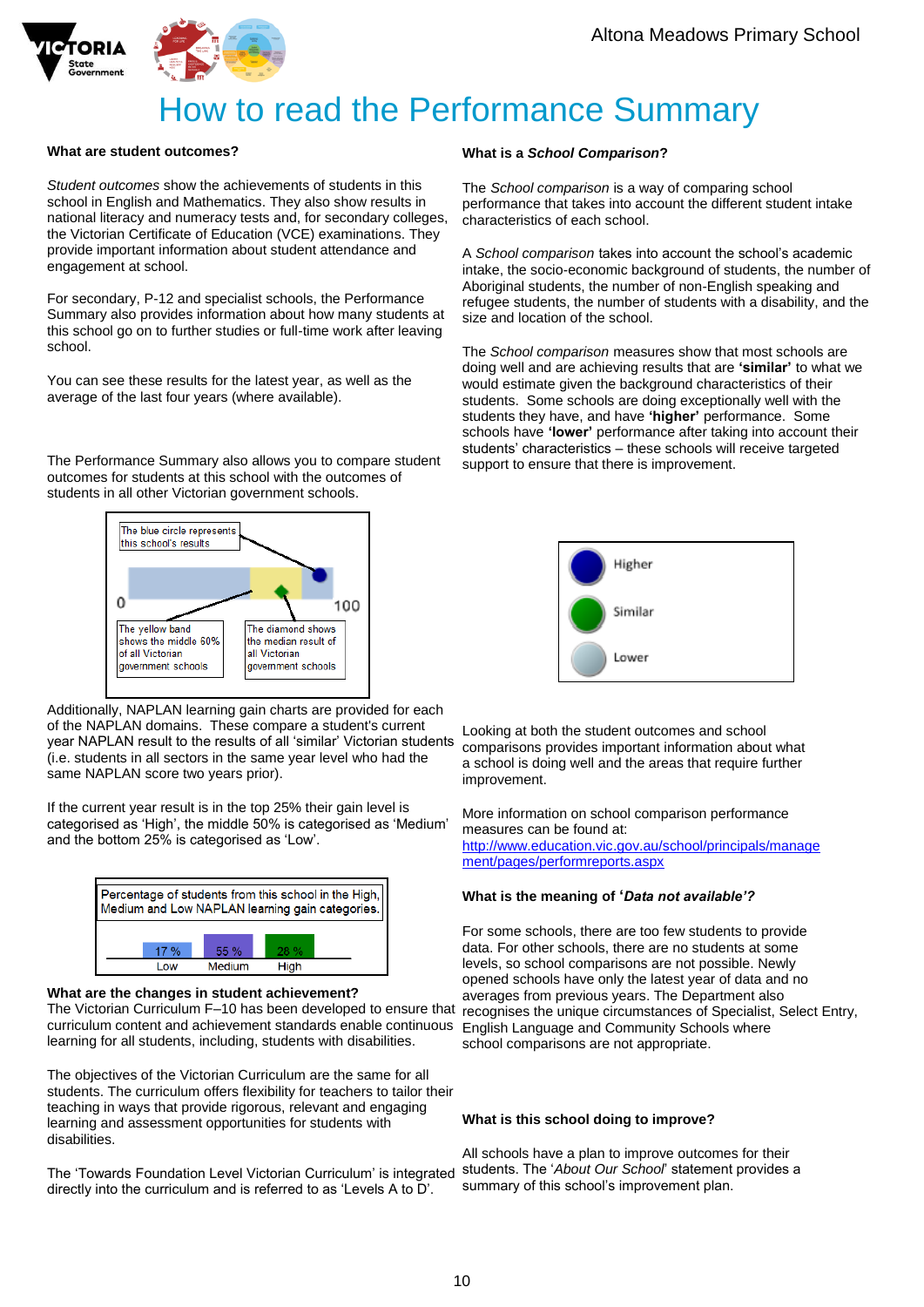

### **Financial Performance and Position**

### **Financial performance and position commentary**

*[Please refer to pg. 13 of th[e 2016 Annual Report Guidelines](https://edugate.eduweb.vic.gov.au/edrms/project/fiso/SchoolImprovementCycle/Guidelines%20for%20the%202016%20Annual%20Report%20to%20the%20School%20Community.docx) for information on how to complete the 'Financial Performance and Position Commentary' section]*

| <b>Financial Performance - Operating Statement</b><br>Summary for the year ending 31 December, 2016 |               | Financial Position as at 31 December, 2016        |               |
|-----------------------------------------------------------------------------------------------------|---------------|---------------------------------------------------|---------------|
| <b>Revenue</b>                                                                                      | <b>Actual</b> | <b>Funds Available</b>                            | <b>Actual</b> |
| <b>Student Resource Package</b>                                                                     | \$3,502,277   | <b>High Yield Investment Account</b>              | \$60,074      |
| <b>Government Provided DET Grants</b>                                                               | \$594,072     | <b>Official Account</b>                           | \$25,882      |
| Government Grants Commonwealth                                                                      | \$4,400       | <b>Other Accounts</b>                             | \$219,451     |
| <b>Government Grants State</b>                                                                      | \$25,000      | <b>Total Funds Available</b>                      | \$305,407     |
| <b>Revenue Other</b>                                                                                | \$37,303      |                                                   |               |
| <b>Locally Raised Funds</b>                                                                         | \$191,731     |                                                   |               |
| <b>Total Operating Revenue</b>                                                                      | \$4,354,783   |                                                   |               |
| <b>Expenditure</b>                                                                                  |               | <b>Financial Commitments</b>                      |               |
| <b>Student Resource Package</b>                                                                     | \$3,226,598   | <b>Operating Reserve</b>                          | \$96,277      |
| <b>Books &amp; Publications</b>                                                                     | \$3,707       | Asset/Equipment Replacement < 12 months           | \$2,545       |
| <b>Communication Costs</b>                                                                          | \$7,034       | Capital - Buildings/Grounds incl SMS<12<br>months | \$75,000      |
| Consumables                                                                                         | \$107,315     | Maintenance - Buildings/Grounds incl              | \$62,258      |
| Miscellaneous Expense                                                                               | \$325,630     | SMS<12 months                                     |               |
| <b>Professional Development</b>                                                                     | \$16,099      | <b>Beneficiary/Memorial Accounts</b>              | \$43,787      |
| <b>Property and Equipment Services</b>                                                              | \$223,373     | Revenue Receipted in Advance                      | \$10,020      |
| Salaries & Allowances                                                                               | \$17,842      | <b>School Based Programs</b>                      | \$14,386      |
| Trading & Fundraising                                                                               | \$91,314      | School/Network/Cluster Coordination               | \$110         |
| Travel & Subsistence                                                                                | \$1,313       | <b>Provision Accounts</b>                         | \$1,024       |
| <b>Utilities</b>                                                                                    | \$30,273      | <b>Total Financial Commitments</b>                | \$305,407     |

| <b>Total Operating Expenditure</b>    | \$4,050,497 |
|---------------------------------------|-------------|
| <b>Net Operating Surplus/-Deficit</b> | \$304.286   |
| <b>Asset Acquisitions</b>             | SO          |

Student Resource Package Expenditure figures are as of 06 March 2017 and are subject to change during the reconciliation process.

Misc Expenses may include bank charges, health and personal development, administration charges, camp/excursion costs and taxation charges.

Salaries and Allowances refers to school-level payroll.

### Financial Performance and Position Summary

Our school is holding quite a substantial surplus at the end of 2016. The main reason for this is that we are holding money for a building project of a large shade structure, which has been partly funded by the Department of Health. We have allocated funds for 2017 to continue with additional buildings and grounds works which will be required. All funds received from the Department have been used to support all the curriculum programs throughout 2016 and will continue in 2017. Additional 'Equity' funding has been provided in 2016 and this has been used to assist with the implementation of our Annual Implementation Plan.